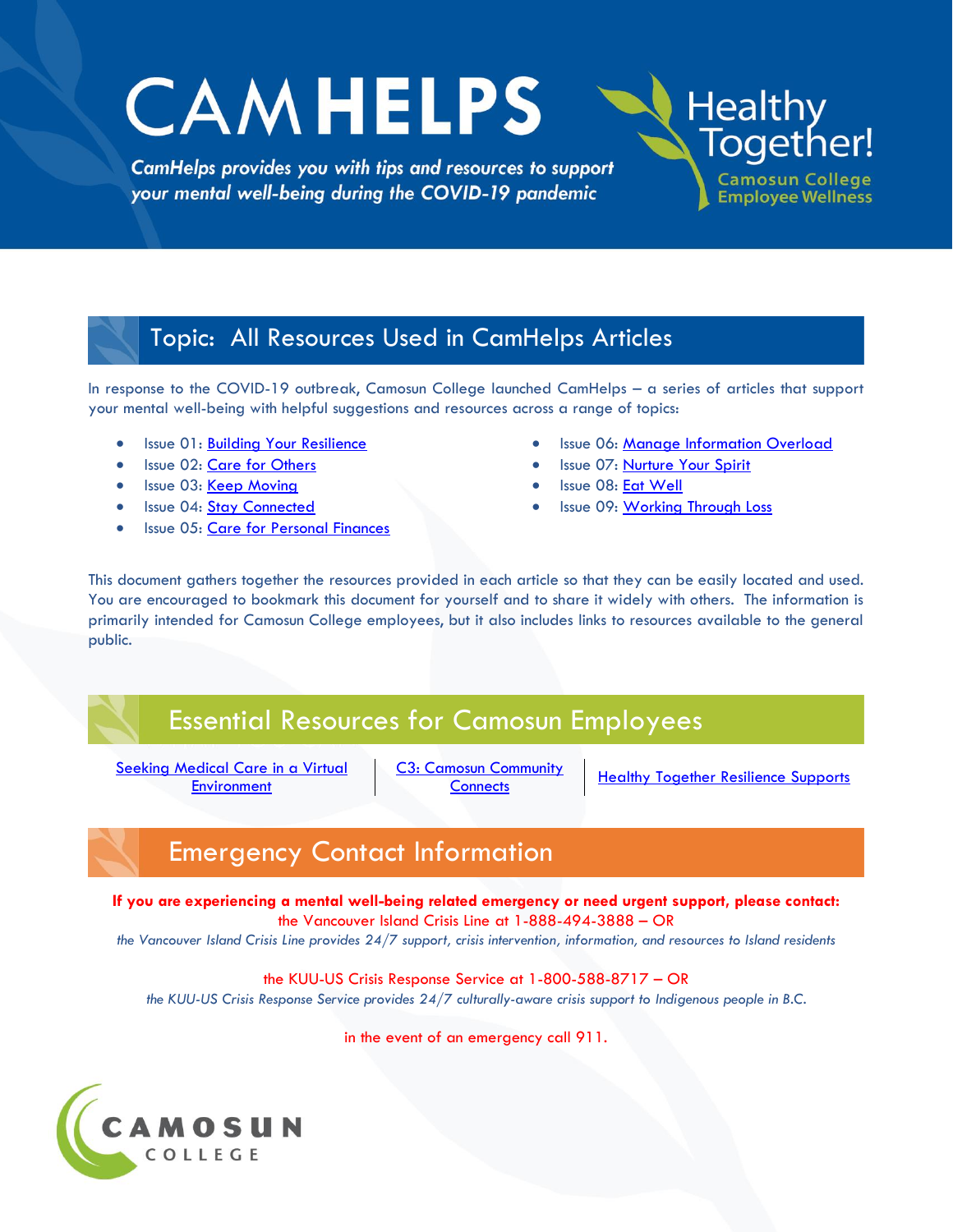### Homewood Health

Homewood Health, Camosun College's Employee and Family Assistance Provider, is available 24/7 to help employees and their eligible dependents throughout the COVID-19 pandemic by offering resources, learning options, and confidential counselling services that support your well-being.

### **COVID-19 Tools**

Homewood Health has developed toolkits to assist employees and workplace leaders through the COVID-19 pandemic:

- 
- [Toolkit for Employees](http://camosun.ca/covid19/documents/toolkit-employees.pdf) [Toolkit for Workplace Leaders](http://camosun.ca/covid19/documents/toolkit-managers.pdf)

### **Homewood's Services**

- Professional Counselling confidential and professional counselling is available for employees and their eligible dependents. Contact Homewood by phone to arrange to speak with a counsellor. Phone lines are open 24/7 and all calls are confidential.
	- o Toll free: 1-800-663-1142
	- o TTY: 1-888-384-1152
- $\bullet$  [i-Volve](http://camosun.ca/covid19/documents/camhelps/hh-iVolve-covid19-postcard.pdf) a bilingual web-based program to help identify, challenge and overcome anxious thoughts, behaviors, and emotions.
- [Lifesmart Coaching Services](http://camosun.ca/covid19/documents/Life-Smart-Services.pdf) professional one-on-one coaching service that helps you build and achieve healthy lifestyle goals in many different aspects of your life from family care to finances to physical wellbeing.
- e-Learning courses self-directed courses to help you build life skills and improve personal and workplace well-being.
- [Homeweb](http://www.homeweb.ca/) Homewood's online portal where you can access their article library, e-learning courses and iVolve. For instructions on how to login, view [this article.](http://camosun.ca/covid19/documents/homewood-login-instructions.pdf)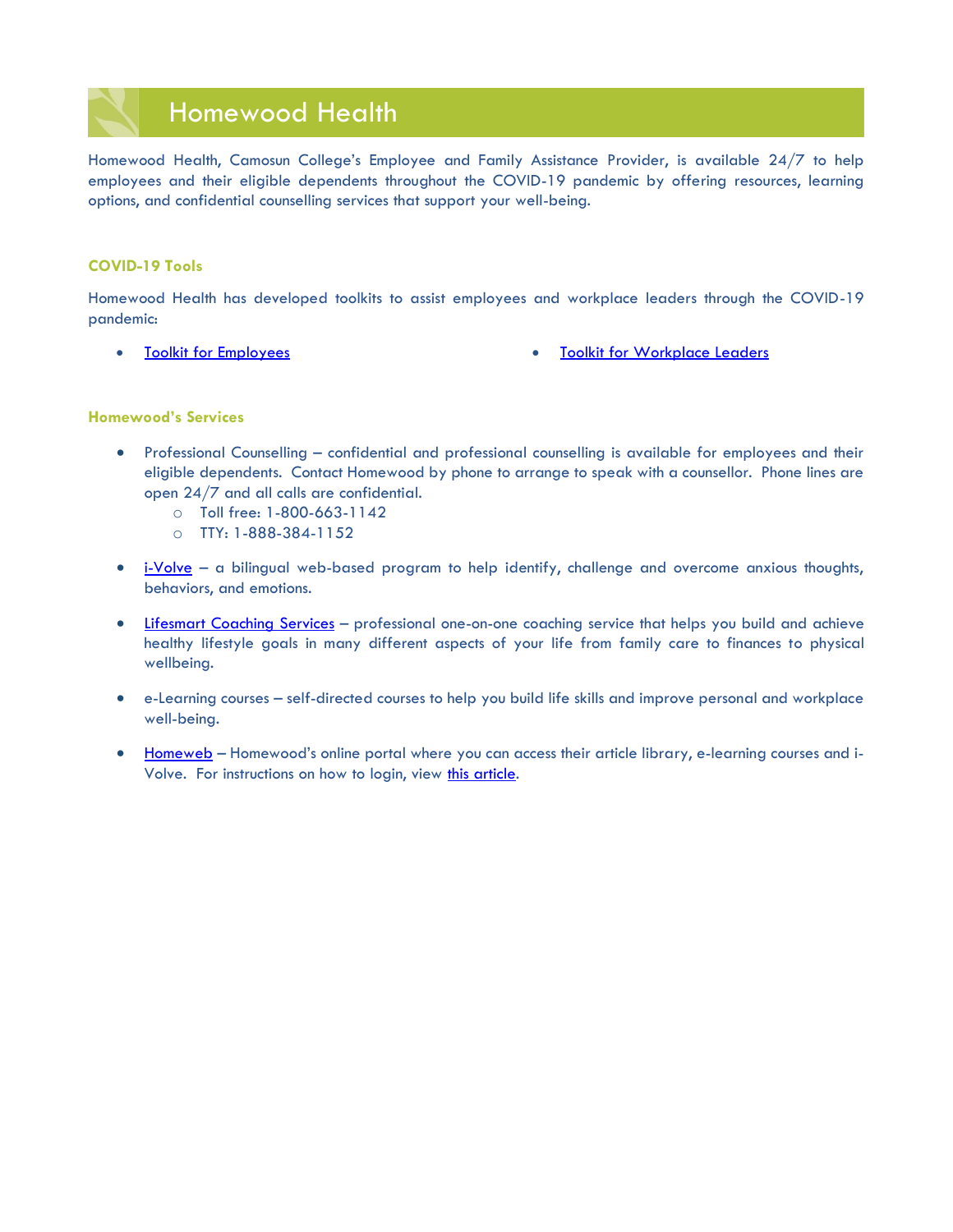# Article 1: [Building Your Resistance](http://camosun.ca/covid19/documents/camhelps/CamHelps-artilce-01-build-your-resilience.pdf)

### **Camosun Resources**

- Website: [Strategies for Stress Management](http://camosun.ca/services/counselling-centre/resources/stress-management.html) ideas from Camosun's Counselling department
- Website: [Camosun's Resiliency Resources](https://hub.camosun.ca/sites/hrlearn/wellness/Pages/Resiliency-Resources.aspx) Programs and services available to Camosun College employees to support personal resiliency

### **General Resources for Managing Stress**

- App: [Mindshift](http://www.anxietybc.com/resources/mindshift-app) a free mobile app with strategies to deal with anxiety
- Article[: Progressive Muscle Relaxation](https://anxietycanada.com/sites/default/files/MuscleRelaxation.pdf) a simple guide for a widely used stress-reduction technique (Anxiety Canada)
- Article: [Address Your Stress](http://www.homewoodlifestyles.com/ArtileDetails.aspx?text_id=5782) some stress management tips (Homewood Health)
- Video: [Emotional Well-Being During COVID -19](https://vimeopro.com/user65099910/emotional-well-being-covid-19) a helpful presentation about keeping emotionally well (Morneau Shepell)
- Website: [Anxiety BC](http://www.anxietybc.com/) resources for recognizing and managing anxiety

# Article 2: [Care For Others](http://camosun.ca/covid19/documents/camhelps/CamHelps-artilce-02-care-for-others.pdf)

### **Homewood Health**

- **•** Article: **Active Listening Overview**
- Article: [Getting Along with Others](http://camosun.ca/covid19/documents/camhelps/hh-getting-along-coworkers.pdf)
- Article: [Supporting Each Other Through Difficult Times](http://camosun.ca/covid19/documents/camhelps/hh-support-difficult-times.pdf)
- Service:  $\frac{1-\text{Volve}}{2}$  a bilingual web-based program to help identify, challenge and overcome anxious thoughts, behaviors, and emotions

### **Microsoft Teams**

A messenger-based program that allows employees to communicate with each other through chat, phone calls, and video.

- Website: [How to install Teams on your computer](http://camosun.ca/employees/remote-work.html)
- Website: [Microsoft's Online End User Training Site for Teams](https://docs.microsoft.com/en-us/microsoftteams/enduser-training)
- Article: Microsoft Teams [Quick Tips and Tricks](http://camosun.ca/covid19/documents/camhelps/teams-tips-tricks.pdf)

### **Camosun Resources**

- Article: [Seeking Medical Support in a Virtual Environment](http://camosun.ca/covid19/documents/camhelps/virtual-medical-services.pdf)
- Website: [Healthy Together! Resiliency Resources](https://hub.camosun.ca/sites/hrlearn/wellness/Pages/Resiliency-Resources.aspx)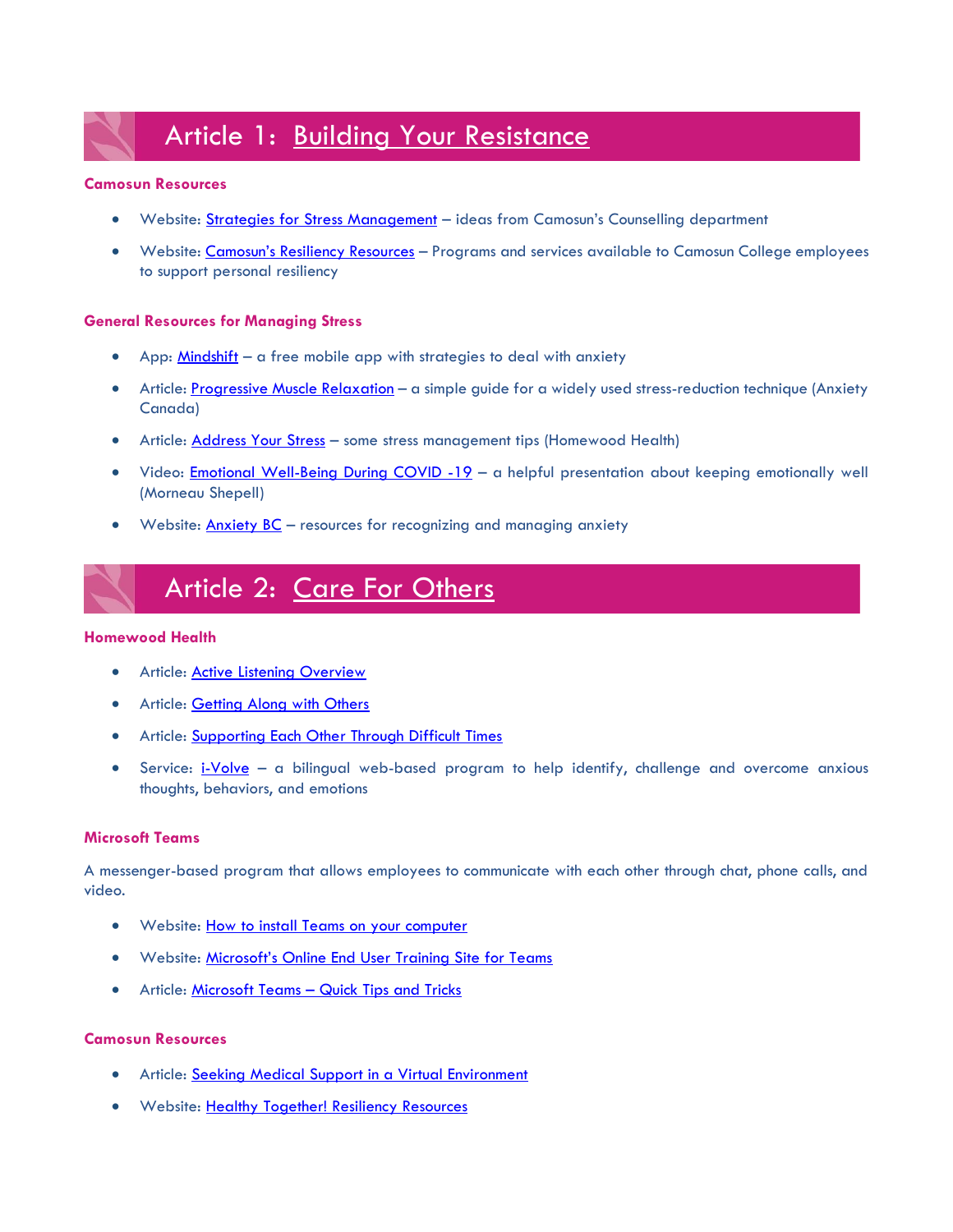# Article 3: [Keep Moving](http://camosun.ca/covid19/documents/camhelps/CamHelps-article-03-keep-moving.pdf)

### **Ergonomics & Stretch Break Ideas**

- Article: [Take a Stretch Break](http://camosun.ca/covid19/documents/camhelps/hh-take-a-stretch-break.pdf) (Homewood Health)
- Website: [Stretching at the Workstation](https://www.ccohs.ca/oshanswers/ergonomics/office/stretching.html) (Canadian Centre for Occupational Health & Safety)
- Article: [Laptop Ergonomics](https://uwaterloo.ca/safety-office/sites/ca.safety-office/files/uploads/files/laptop_ergonomic.pdf) (University of Waterloo)
- Article: [How to Make your Computer Workstation Fit You](http://www.worksafebc.com/en/resources/health-safety/books-guides/how-to-make-your-computer-workstation-fit-you?lang=en) (WorkSafe BC)

### **Exercising Safely**

• Website: **[BC HealthLink's tips](https://www.healthlinkbc.ca/physical-activity/everyone)** for keeping safe while working out

### **Simple Home Exercise Options**

- Article: [Turning your Home into a Gym](https://www.manulife.ca/personal/plan-and-learn/healthy-living/fitness/turn-your-home-into-a-gym.html) a list of easy ways to exercise at home (Manulife)
- Article: **Gym on a Shoestring** simple steps for an effective workout at home (Homewood Health)
- Article: [Best Home Workout Moves](http://camosun.ca/covid19/documents/camhelps/hh-home-workout-moves.pdf) tips for working out at home (Homewood Health)

### **Targeted Online Exercises**

### Cardio

- Website: [Cardio Exercises at Home](https://www.healthline.com/health/cardio-exercises-at-home#beginner) 19 moves for all fitness levels
- Website: [Keep Dancing with Ailey](https://www.aileyextension.com/keepdancing) Online classes and live classes on Instagram and YouTube

### **Strength**

- Website: [Database of free workouts from Peloton, Nike, and others](https://www.marketwatch.com/story/free-workouts-from-peloton-nike-and-others-to-help-you-stay-active-during-your-quarantine-2020-03-27) (MarketWatch)
- Videos: [At Home Partner Workout: Bodyweight Only \(Beginner\)](https://www.instagram.com/p/B93KhUqA5Mp/?igshid=97zga6gwp31e) (Matt Fisher)

### Stretching & Yoga

- Videos: [Laura Benson's Yoga Videos](http://www.laurabensonyoga.com/video.html)
- Videos: [Do Yoga With Me](https://www.doyogawithme.com/)

For more online exercises, check out the Healthy Together! [Staying Active at Home](https://hub.camosun.ca/sites/hrlearn/wellness/Pages/Staying%20Active%20at%20Home.aspx) resources page.

### **Camosun Fitness Centre**

Camosun College Fitness Centre Attendants are available and happy to help answer questions, design basic fitness programs, and check physical form. For more information on our Fitness Centre, view [their website.](http://camosun.ca/sports/fitness-recreation/index.html)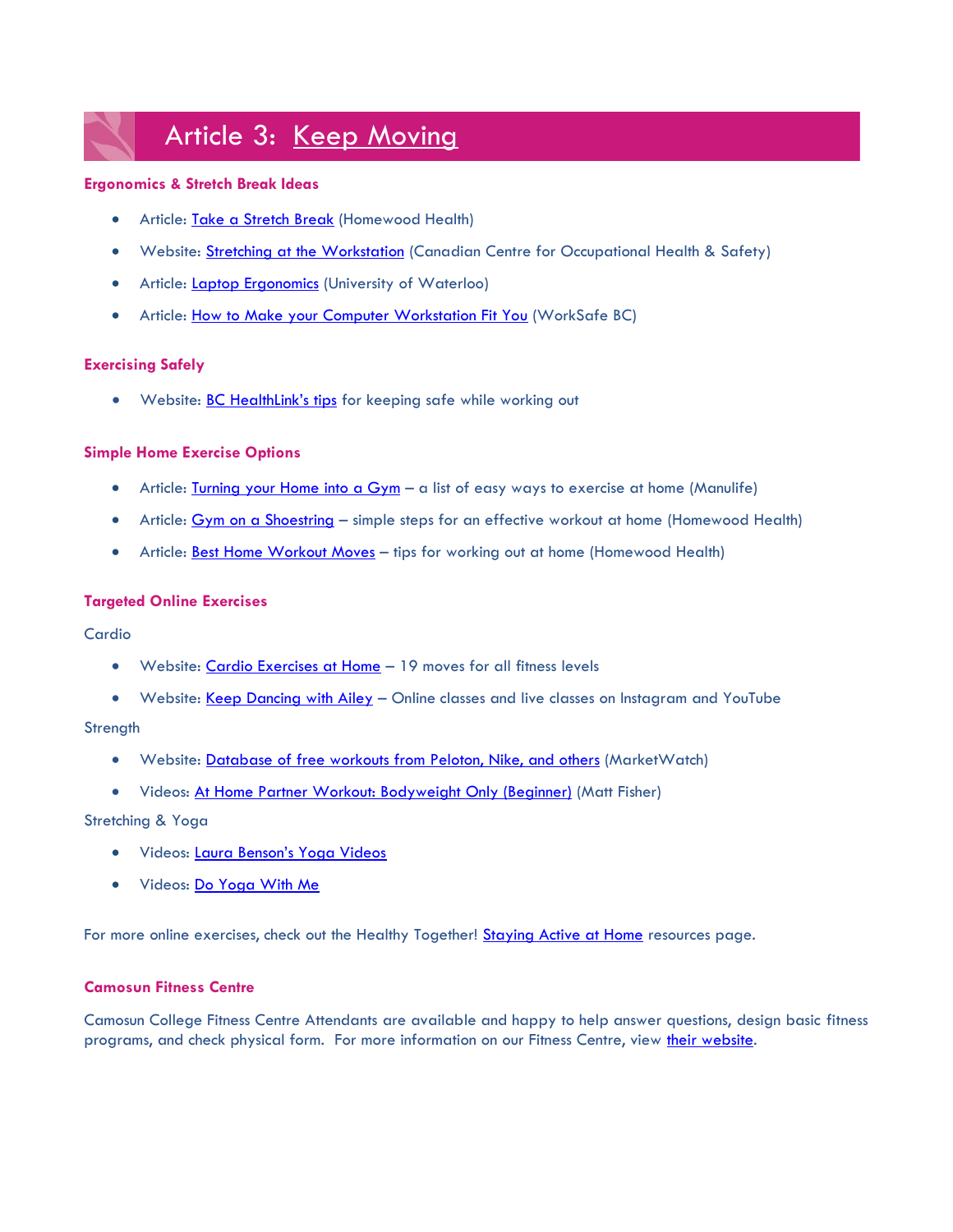# Article 4: [Stay Connected](http://camosun.ca/covid19/documents/camhelps/CamHelps-article-04-stay-connected.pdf)

### **Camosun College Offerings**

- Online Community: [Camosun Community Connects \(C3\)](https://mycamosun.sharepoint.com/sites/CamosunCommunityConnects/SitePages/C3%20Home.aspx)
- Learning: [Virtual Course Calendar](http://camosun.ca/events/?cal=cetl) (Centre for Excellence in Teaching and Learning)

### **Fun Ideas to Stay Connected with your Virtual Workgroup**

- Website: [Healthy Break Activities](https://www.workplacestrategiesformentalhealth.com/employee-resources/healthy-break-activities) creative ways to take breaks together as a team (workplacestrategiesformentalhealth.com)
- Article: [How to Stay Connected With Your Colleagues While Working From Home](https://www.zenefits.com/workest/how-to-stay-connected-with-your-colleagues-while-working-from-home/) (zenefits.com)

### **Opportunities in our Community**

• Explore opportunities with [Volunteer Victoria](https://victoria.volunteerattract.com/) and check-out their [Tips for Volunteering During COVID-19](https://volunteervictoria.bc.ca/wp-content/uploads/2020/03/Volunteering-Infographic-during-COVID-19-Light.pdf)

### Article 5: [Care For Personal Finances](http://camosun.ca/covid19/documents/camhelps/CamHelps-article-05-finances.pdf)

### **Federal and Provincial Economic Support Programs**

- Website: [Government of Canada's COVID](https://www.canada.ca/en/department-finance/news/2020/03/canadas-covid-19-economic-response-plan-support-for-canadians-and-businesses.html)-19 Economic Support Plan
- Website: [Province of British Columbia's COVID](https://www2.gov.bc.ca/gov/content/safety/emergency-preparedness-response-recovery/covid-19-provincial-support)-19 Support and Information

### **BC Farmers' Market Information**

- Website: [Farmers' Markets](http://www.bccdc.ca/health-info/diseases-conditions/covid-19/community-settings/farmers-markets) information on how BC's Farmers' Markets are staying safe during this time (BC Centre for Disease Control)
- Website: **[BC Farmers' Market Trail](https://bcfarmersmarkettrail.com/)** a website to help you find a Farmers' Market near you

### **Homewood Health Resources**

- Article: [Financial Tips for your Financial Health during the COVID-19 Pandemic](http://camosun.ca/covid19/documents/camhelps/5-financial-tips.pdf)
- Article: [The Impact of Money on Your Mind](http://camosun.ca/covid19/documents/camhelps/5-impact-of-money.pdf)
- Article: **About Financial Stress**
- Article: [How Taking Care of your Finances can Reduce your Stress Level](http://camosun.ca/covid19/documents/camhelps/5-taking-care-of-finances.pdf)
- E-Course: [Taking Control of Your Money](http://camosun.ca/covid19/documents/camhelps/5-e-course-control-of-your-money.pdf) (120 minutes) learn about the basics of money management from spending strategies to how to safe the money you've earned. To access the e-course, [log into Homeweb](https://homeweb.ca/courses/565328956c0ca947666caac8)
- Service: [Financial Life Smart Coaching Program](http://camosun.ca/covid19/documents/camhelps/5-financial-consultation.pdf) seek advice from a financial expert who can assist with financial planning, debt management, or transitioning through significant life events including job transition or loss, retirement, and illness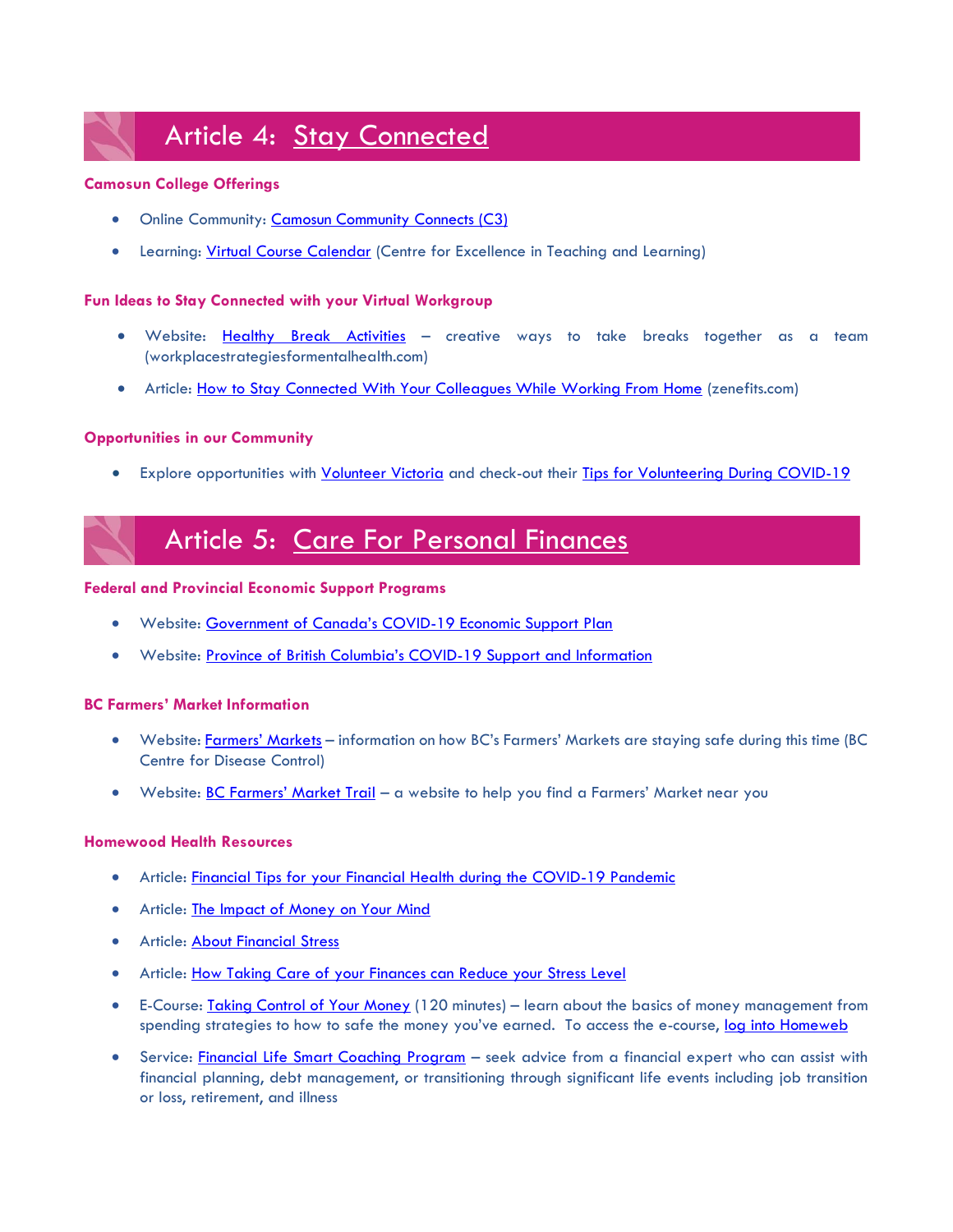### **Manulife Resources**

- Article: [10 simple money management tips](https://www.manulife.ca/personal/plan-and-learn/healthy-finances/financial-planning/ten-simple-money-management-tips.html)
- Website: [Healthy Finances Information Hub](https://www.manulife.ca/personal/plan-and-learn/healthy-finances.html) learn about financial preparedness, managing finances, preparing for retirement, and budgeting and planning for the future
- Website: [Changing Jobs](https://www.manulife.ca/personal/plan-and-learn/life-events/changing-jobs.html) learn about to manage personal finances when transitioning through a major life event and job transition

### Article 6: [Manage Information Overload](http://camosun.ca/covid19/documents/camhelps/CamHelps-article-06-info-overload.pdf)

### **COVID-19 Resources at Camosun College**

- [COVID-19 main information site](http://camosun.ca/covid19/)
- [COVID-19 FAQs](http://camosun.ca/covid19/faq/index.html)
- [Employee Resources](http://camosun.ca/covid19/ncov-employee-resources.html)
- **[Student Services](http://camosun.ca/covid19/ncov-student-services.html)**

### **Information Sources**

- **[BC Centre for Disease Control](http://covid-19.bccdc.ca/)**
- **[BC Government COVID-19](https://www2.gov.bc.ca/gov/content/safety/emergency-preparedness-response-recovery/covid-19-provincial-support)**
- **[Government of Canada COVID-19](https://www.canada.ca/en/public-health/services/diseases/coronavirus-disease-covid-19.html)**
- [World Health Organization COVID-19](https://www.who.int/emergencies/diseases/novel-coronavirus-2019)

### **Managing Information**

- Article: [Impact of Social Media on Mental Health](http://camosun.ca/covid19/documents/camhelps/6-dangers-of-social-media.pdf) (Homewood Health)
- Article: [How Much Information is Too Much?](http://camosun.ca/covid19/documents/camhelps/6-hh-news-anxiety.pdf) (Homewood Health)

### **Talking to others about COVID-19**

- Video: [Talking to your family about COVID-19 misinformation](https://www.cbc.ca/player/play/1724668483622) (cbc.ca)
- Website: [Talking to Kids About the Coronavirus](https://childmind.org/article/talking-to-kids-about-the-coronavirus/) (childmind.org)
- Website: [How To Talk to Young Children about Coronavirus](https://parents.britannica.com/how-to-talk-to-young-children-about-coronavirus/) (parents.britannica.com)
- Article: [How to talk to children about COVID-19](http://camosun.ca/covid19/documents/camhelps/6-hh-how-to-speak-to-children.pdf) (Homewood Health)

### **Stress Management Resources**

- Service: [i-Volve](http://camosun.ca/covid19/documents/camhelps/6-ivolve.pdf) a bilingual web-based program to help identify, challenge and overcome anxious thoughts, behaviors, and emotions (Homewood Health).
- Website: [Bounceback](https://bouncebackbc.ca/what-is-bounceback/) a free skill-building program to help adults and youth 15+ manage low mood, mild to moderate depression, anxiety, stress or worry. This program is delivered online or over the phone with a coach (Government of British Columbia).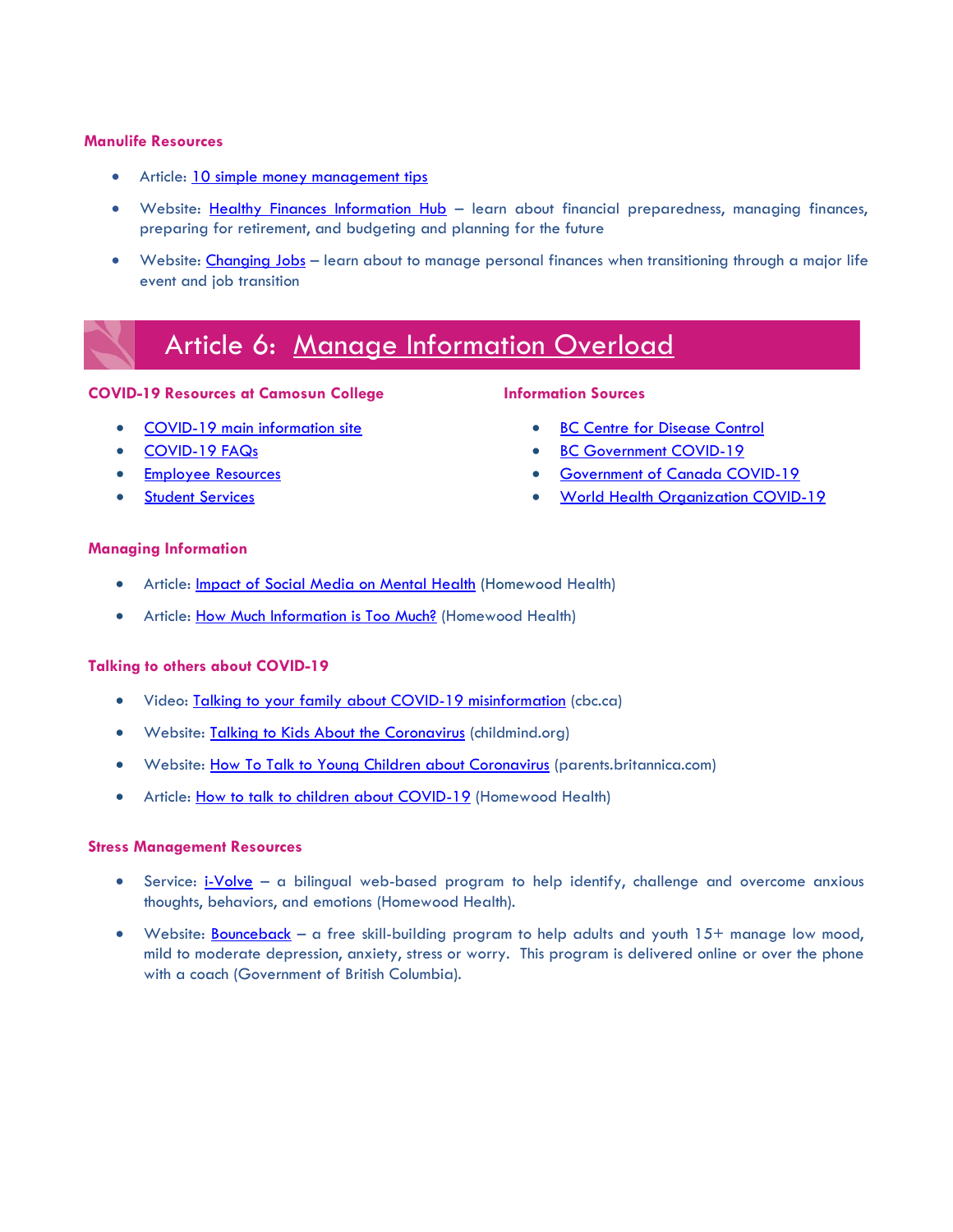# Article 7: [Nurture Your Spirit](http://camosun.ca/covid19/documents/camhelps/CamHelps-article-07-nurture-your-spirit.pdf)

### **Look around for inspiration and beauty**

Some of the world's best museums and galleries have created virtual tours and walk-throughs. The [Google Arts](https://artsandculture.google.com/explore)  [and Culture](https://artsandculture.google.com/explore) site has links to [hundreds of museums](https://artsandculture.google.com/partner) that you can visit virtually. Here are a few places to start:

• [The Louvre](https://www.louvre.fr/en/visites-en-ligne#tabs) • [The Guggenheim](https://www.guggenheim.org/collection-online) • [The Vatican](http://www.museivaticani.va/content/museivaticani/en/collezioni/musei/tour-virtuali-elenco.html) • [The Smithsonian](https://naturalhistory.si.edu/visit/virtual-tour) • [Royal BC](https://royalbcmuseum.bc.ca/engage-us-home?_ga=2.214441887.929698942.1588278988-22416218.1588278988) Museum

### **Experience the outdoors**

You don't have to go far to immerse yourself in nature. Check out the Capital Regional District Regional Park and [Trail Maps.](https://www.crd.bc.ca/parks-recreation-culture/parks-trails/crd-regional-parks/park-maps) Remember to practice current physical distancing requirements.

You can experience some of the world's most notable historic sites from your own home. It's a different way to get outdoors while staying inside:

• [Stonehenge](https://www.english-heritage.org.uk/visit/places/stonehenge/history-and-stories/stonehenge360/#section-1) • [Taj Mahal](http://www.taj-mahal.net/newtaj/) • [Machu Picchu](http://www.peru-machu-picchu.com/map.php) • [Acropolis of Athens](http://acropolis-virtualtour.gr/)

### **Grab a book – Join a discussion**

Ask around about joining a book club – from [Goodread's](https://www.goodreads.com/list/tag/book-club) collection of top rated book club books.chances are someone you know is in one. Consider suggesting a selection

### **Participate in Community**

[Camosun's C3 initiative](https://mycamosun.sharepoint.com/sites/CamosunCommunityConnects/SitePages/C3%20Home.aspx) has lots of ways that you can connect with others around various spirit building activities.

# Article 8: [Eat Well](http://camosun.ca/covid19/documents/camhelps/CamHelps-article-08-eat-well.pdf)

### **Information About Stress-Related Eating**

- Website: [Canada Food Guide](https://food-guide.canada.ca/en/) a useful starting point for making balanced and informed food-related decisions.
- Article: [Top 10 Foods for Stress Relief](https://www.foodnetwork.com/healthy/photos/top-10-foods-for-stress-relief) (Canada Food Network)
- Article: [Healthy Eating to Decrease Stress](https://www.healthlinkbc.ca/health-topics/ta4631) (Government of BC)
- Video: [Foods to Avoid When Stressed](https://globalnews.ca/news/6219483/foods-to-avoid-when-stressed/) (globalnews.ca)
- Article: [How to Manage Stress Eating \(or not eating\) during COVID-19](https://www.nytimes.com/2020/03/25/well/how-to-manage-stress-eating-or-not-eating.html) (nytimes.com)

### **Homewood Health Supports and Services**

- Article: [How to have a Healthy Relationship with Food](http://camosun.ca/covid19/documents/camhelps/Maintain-Healthy-Relationship-with-Food.pdf)
- Article: [Learn about Eating Disorders](http://camosun.ca/covid19/documents/camhelps/Learning-About-Eating-Disorders.pdf)
- Service: [Lifesmart Personal Nutritional](http://camosun.ca/covid19/documents/camhelps/Nutritional-Counselling.pdf) Coaching a coaching program that provides one-on-one support from a nutrition coach and registered dietitian to help set and achieve personal nutrition and weightmanagement goals.
- Service: [Jumpstart Your Wellness training program](http://camosun.ca/covid19/documents/camhelps/Jumpstart-your-wellness.pdf) a self-directed program that offers a comprehensive approach to behaviour change. You will have access to a readiness questionnaire, initial coaching consultation, online tools and resources including a Jumpstart your Wellness Workbook, and expert tips on healthy lifestyles and exercise.